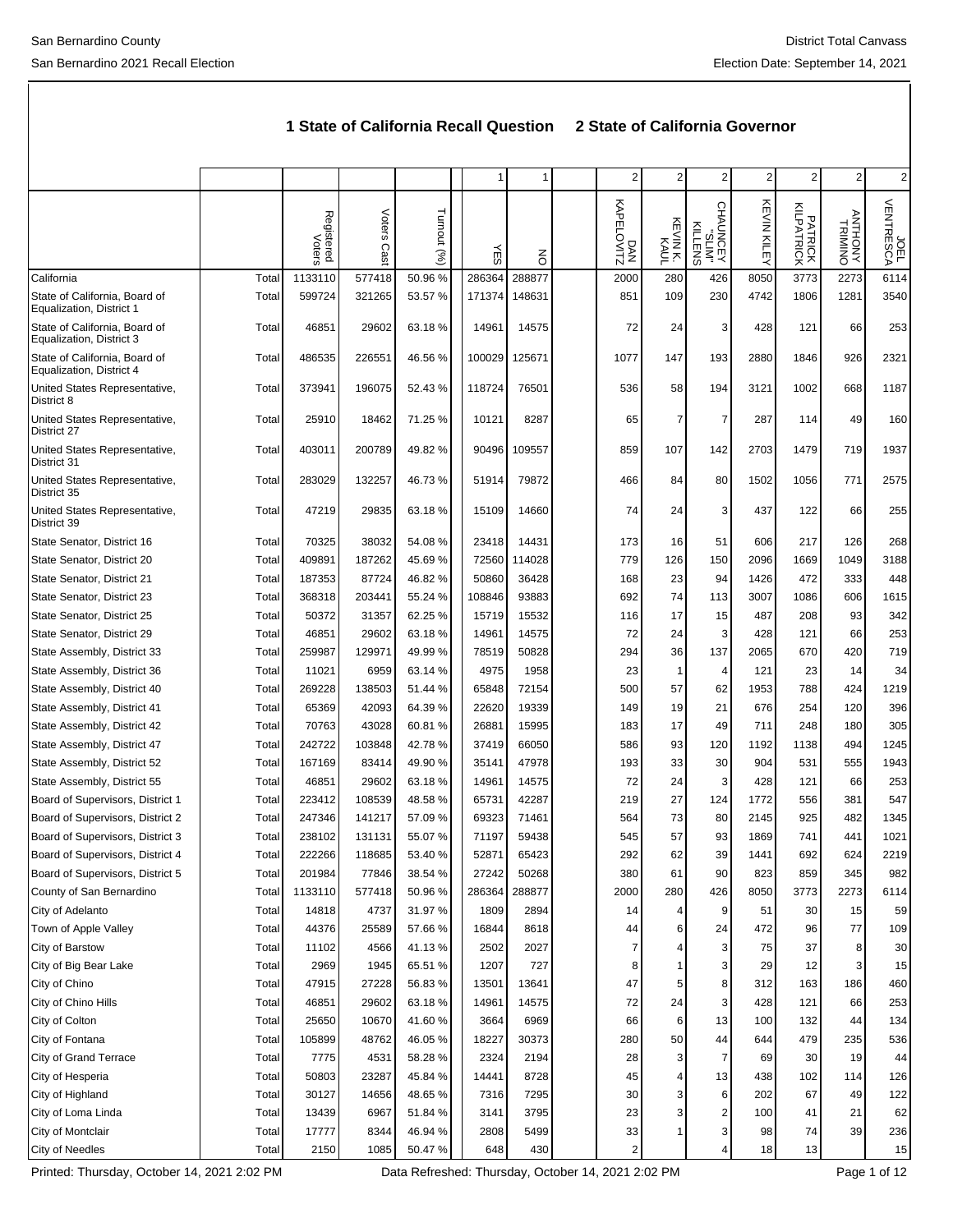|                          |       | 1 State of California Recall Question | 2 State of California Governor |             |       |                |                   |                          |             |                 |                       |                           |                   |
|--------------------------|-------|---------------------------------------|--------------------------------|-------------|-------|----------------|-------------------|--------------------------|-------------|-----------------|-----------------------|---------------------------|-------------------|
|                          |       |                                       |                                |             |       |                | 2                 | 2                        | 2           |                 |                       | 2                         |                   |
|                          |       | Registered<br>Voters                  | Voters<br>Cas                  | Turnout (%) | ΥES   | $\overline{6}$ | DAN<br>KAPELOVITZ | 쥬<br><b>WINK</b><br>KAUL | ◯<br>NITENS | KEVIN KILE<br>≺ | PATRICK<br>KILPATRICK | <b>ANTHONY</b><br>TRIMINO | UDEL<br>VENTRESCA |
| City of Ontario          | Total | 85390                                 | 41626                          | 48.75 %     | 16508 | 24966          | 95                | 21                       | 18          | 432             | 253                   | 287                       | 1053              |
| City of Rancho Cucamonga | Total | 105315                                | 64124                          | 60.89%      | 33314 | 30616          | 196               | 19                       | 32          | 1080            | 336                   | 197                       | 567               |
| City of Redlands         | Total | 45511                                 | 28751                          | 63.17 %     | 14009 | 14658          | 171               | 14                       | 13          | 357             | 127                   | 67                        | 271               |
| City of Rialto           | Total | 51031                                 | 21150                          | 41.45 %     | 6800  | 14266          | 108               | 17                       | 22          | 193             | 244                   | 97                        | 268               |
| City of San Bernardino   | Total | 102079                                | 37156                          | 36.40 %     | 13945 | 23026          | 161               | 24                       | 27          | 411             | 357                   | 133                       | 355               |
| City of Twentynine Palms | Total | 8095                                  | 3754                           | 46.37 %     | 2051  | 1685           | 15                |                          | 8           | 73              | 25                    | 14                        | 31                |
| City of Upland           | Total | 47616                                 | 29409                          | 61.76%      | 14549 | 14761          | 108               | 16                       | 15          | 450             | 199                   | 84                        | 327               |
| City of Victorville      | Total | 61750                                 | 25203                          | 40.81%      | 11455 | 13622          | 54                |                          | 41          | 303             | 219                   | 100                       | 130               |
| City of Yucaipa          | Total | 33319                                 | 21398                          | 64.22 %     | 14726 | 6612           | 43                | 8                        | 22          | 367             | 107                   | 84                        | 120               |
| Town of Yucca Valley     | Total | 12891                                 | 7573                           | 58.75 %     | 4593  | 2941           | 43                | 6                        | 8           | 111             | 45                    | 46                        | 61                |
| Unincorporated Area      | Total | 158462                                | 85305                          | 53.83%      | 51021 | 33959          | 307               | 33                       | 78          | 1237            | 464                   | 288                       | 730               |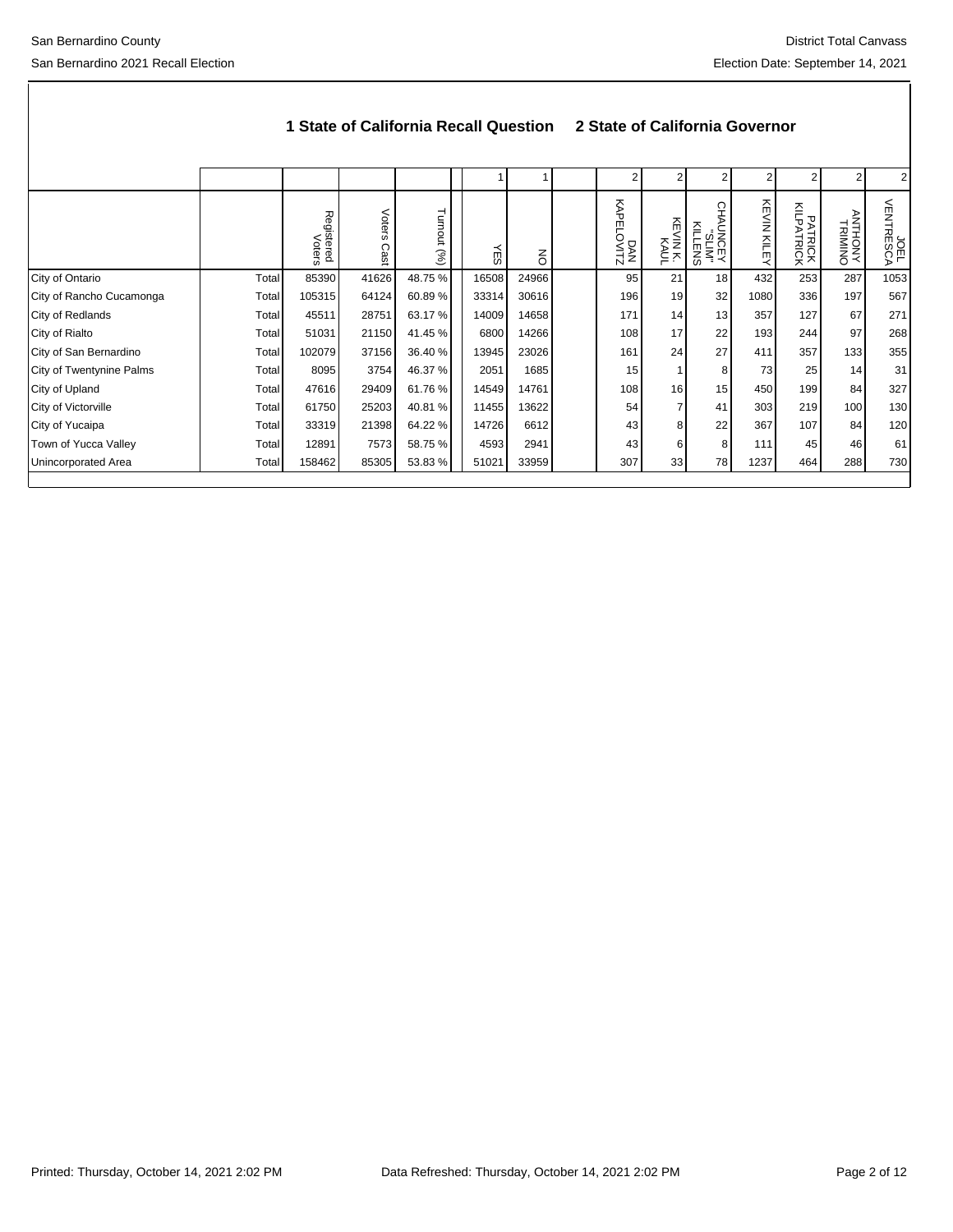|                                                           |       |                      |                |                |                       | 1                       |                        | 1                       | 1                  |                     | 1                       |                   |                             | 1                    |
|-----------------------------------------------------------|-------|----------------------|----------------|----------------|-----------------------|-------------------------|------------------------|-------------------------|--------------------|---------------------|-------------------------|-------------------|-----------------------------|----------------------|
|                                                           |       | Registered<br>Voters | Voters<br>Cast | Turnout<br>(%) | KEVIN L.<br>FAULCONER | RHONDA<br>RHONDA        | ROBERT C.<br>NEWMAN II | DENNIS<br>RICHTER       | BRANDON<br>M. ROSS | の<br>SAML.<br>SAML. | ΈD<br><b>GAINES</b>     | CAITLYN<br>JENNER | LEO <sub>S</sub> .<br>ZACKY | JENNY RAE<br>LE ROUX |
| California                                                | Total | 1133110              | 577418         | 50.96%         | 19296                 | 190                     | 838                    | 324                     | 14119              | 841                 | 1319                    | 3121              | 250                         | 649                  |
| State of California, Board of<br>Equalization, District 1 | Total | 599724               | 321265         | 53.57 %        | 11149                 | 96                      | 344                    | 186                     | 6813               | 428                 | 794                     | 1742              | 149                         | 309                  |
| State of California, Board of<br>Equalization, District 3 | Total | 46851                | 29602          | 63.18%         | 1235                  | 23                      | 50                     | 23                      | 1025               | 40                  | 68                      | 133               | 12                          | 63                   |
| State of California, Board of<br>Equalization, District 4 | Total | 486535               | 226551         | 46.56 %        | 6912                  | 71                      | 444                    | 115                     | 6281               | 373                 | 457                     | 1246              | 89                          | 277                  |
| United States Representative,<br>District 8               | Total | 373941               | 196075         | 52.43%         | 6421                  | 64                      | 324                    | 102                     | 3424               | 271                 | 600                     | 1357              | 122                         | 202                  |
| United States Representative,<br>District 27              | Total | 25910                | 18462          | 71.25 %        | 1029                  | 6                       | 10                     | 11                      | 441                | 9                   | 47                      | 83                | 3                           | 12                   |
| United States Representative,<br>District 31              | Total | 403011               | 200789         | 49.82 %        | 7134                  | 64                      | 297                    | 112                     | 4934               | 266                 | 380                     | 948               | 59                          | 201                  |
| United States Representative,<br>District 35              | Total | 283029               | 132257         | 46.73%         | 3465                  | 33                      | 157                    | 76                      | 4289               | 255                 | 224                     | 598               | 54                          | 170                  |
| United States Representative,<br>District 39              | Total | 47219                | 29835          | 63.18%         | 1247                  | 23                      | 50                     | 23                      | 1031               | 40                  | 68                      | 135               | 12                          | 64                   |
| State Senator, District 16                                | Total | 70325                | 38032          | 54.08%         | 1265                  | 22                      | 49                     | 29                      | 733                | 44                  | 181                     | 413               | 52                          | 53                   |
| State Senator, District 20                                | Total | 409891               | 187262         | 45.69%         | 4769                  | 54                      | 221                    | 106                     | 5972               | 348                 | 301                     | 848               | 73                          | 233                  |
| State Senator, District 21                                | Total | 187353               | 87724          | 46.82 %        | 2404                  | 27                      | 71                     | 44                      | 1381               | 143                 | 249                     | 544               | 47                          | 81                   |
| State Senator, District 23                                | Total | 368318               | 203441         | 55.24 %        | 8064                  | 57                      | 428                    | 100                     | 4177               | 236                 | 439                     | 1042              | 59                          | 193                  |
| State Senator, District 25                                | Total | 50372                | 31357          | 62.25 %        | 1559                  | 7                       | 19                     | 22                      | 831                | 30                  | 81                      | 141               | $\overline{7}$              | 26                   |
| State Senator, District 29                                | Total | 46851                | 29602          | 63.18%         | 1235                  | 23                      | 50                     | 23                      | 1025               | 40                  | 68                      | 133               | 12                          | 63                   |
| State Assembly, District 33                               | Total | 259987               | 129971         | 49.99%         | 4038                  | 41                      | 129                    | 69                      | 1908               | 182                 | 381                     | 882               | 77                          | 122                  |
| State Assembly, District 36                               | Total | 11021                | 6959           | 63.14 %        | 253                   | 1                       | 14                     | 7                       | 71                 | 11                  | 19                      | 43                | $\overline{4}$              | 6                    |
| State Assembly, District 40                               | Total | 269228               | 138503         | 51.44 %        | 5378                  | 47                      | 262                    | 67                      | 3041               | 178                 | 270                     | 670               | 36                          | 132                  |
| State Assembly, District 41                               | Total | 65369                | 42093          | 64.39 %        | 2110                  | 9                       | 22                     | 30                      | 1027               | 33                  | 103                     | 195               | 11                          | 35                   |
| State Assembly, District 42                               | Total | 70763                | 43028          | 60.81%         | 1513                  | 15                      | 140                    | 22                      | 1075               | 49                  | 177                     | 350               | 37                          | 58                   |
| State Assembly, District 47                               | Total | 242722               | 103848         | 42.78%         | 2307                  | 29                      | 116                    | 47                      | 3302               | 207                 | 138                     | 506               | 33                          | 130                  |
| State Assembly, District 52                               | Total | 167169               | 83414          | 49.90%         | 2462                  | 25                      | 105                    | 59                      | 2670               | 141                 | 163                     | 342               | 40                          | 103                  |
| State Assembly, District 55                               | Total | 46851                | 29602          | 63.18%         | 1235                  | 23                      | 50                     | 23                      | 1025               | 40                  | 68                      | 133               | 12                          | 63                   |
| Board of Supervisors, District 1                          | Total | 223412               | 108539         | 48.58 %        | 3106                  | 35                      | 110                    | 61                      | 1590               | 163                 | 342                     | 708               | 63                          | 100                  |
| Board of Supervisors, District 2                          | Total | 247346               | 141217         | 57.09 %        | 5408                  | 35                      | 158                    | 70                      | 3358               | 164                 | 265                     | 678               | 42                          | 144                  |
| Board of Supervisors, District 3                          | Total | 238102               | 131131         | 55.07 %        | 5210                  | 42                      | 307                    | 67                      | 3031               | 157                 | 351                     | 841               | 64                          | 149                  |
| Board of Supervisors, District 4                          | Total | 222266               | 118685         | 53.40 %        | 3942                  | 48                      | 153                    | 88                      | 3850               | 187                 | 256                     | 501               | 54                          | 171                  |
| Board of Supervisors, District 5                          | Total | 201984               | 77846          | 38.54 %        | 1630                  | 30                      | 110                    | 38                      | 2290               | 170                 | 105                     | 393               | 27                          | 85                   |
| County of San Bernardino                                  | Total | 1133110              | 577418         | 50.96%         | 19296                 | 190                     | 838                    | 324                     | 14119              | 841                 | 1319                    | 3121              | 250                         | 649                  |
| City of Adelanto                                          | Total | 14818                | 4737           | 31.97%         | 83                    | 5                       |                        | 3                       | 104                | 16                  | 4                       | 31                | 1                           |                      |
| Town of Apple Valley                                      | Total | 44376                | 25589          | 57.66%         | 856                   | 10                      | 13                     | 9                       | 313                | 22                  | 90                      | 143               | 15                          | 38                   |
| City of Barstow                                           | Total | 11102                | 4566           | 41.13%         | 143                   | 4                       | 10                     | 3                       | 67                 | 10                  | 9                       | 48                | $\overline{7}$              | 9                    |
| City of Big Bear Lake                                     | Total | 2969                 | 1945           | 65.51 %        | 120                   |                         |                        |                         | 24                 | $\mathbf 1$         | $\overline{\mathbf{c}}$ | 10                |                             | $\overline{c}$       |
| City of Chino                                             | Total | 47915                | 27228          | 56.83%         | 940                   | 9                       | 26                     | 23                      | 732                | 32                  | 60                      | 101               | 8                           | 61                   |
| City of Chino Hills                                       | Total | 46851                | 29602          | 63.18%         | 1235                  | 23                      | 50                     | 23                      | 1025               | 40                  | 68                      | 133               | 12                          | 63                   |
| City of Colton                                            | Total | 25650                | 10670          | 41.60%         | 237                   | 3                       | 15                     | 2                       | 349                | 23                  | 12                      | 55                | $\overline{c}$              | 7                    |
| City of Fontana                                           | Total | 105899               | 48762          | 46.05%         | 1124                  | 7                       | 51                     | 21                      | 1587               | 90                  | 68                      | 254               | 14                          | 70                   |
| City of Grand Terrace                                     | Total | 7775                 | 4531           | 58.28%         | 179                   | 2                       | 9                      | 3                       | 125                | 4                   | 5                       | 21                | 5                           | 8                    |
| City of Hesperia                                          | Total | 50803                | 23287          | 45.84 %        | 623                   | 3                       | 19                     | 9                       | 336                | 36                  | 63                      | 127               | 13                          | 25                   |
| City of Highland                                          | Total | 30127                | 14656          | 48.65%         | 534                   | 6                       | 37                     | 4                       | 352                | 22                  | 24                      | 72                | 4                           | 12                   |
| City of Loma Linda                                        | Total | 13439                | 6967           | 51.84 %        | 307                   | $\overline{\mathbf{c}}$ | 17                     | 3                       | 239                | 11                  | 14                      | 44                | 1                           | 6                    |
| City of Montclair                                         | Total | 17777                | 8344           | 46.94 %        | 238                   | $\overline{3}$          | 10 <sub>1</sub>        | 3                       | 284                | 15                  | 16                      | 28                | 6                           | 5                    |
| City of Needles                                           | Total | 2150                 | 1085           | 50.47%         | 33                    |                         | $\mathbf{1}$           | $\overline{\mathbf{c}}$ | $\overline{7}$     | $\overline{2}$      | $\overline{7}$          | 23                | $\overline{c}$              | 1                    |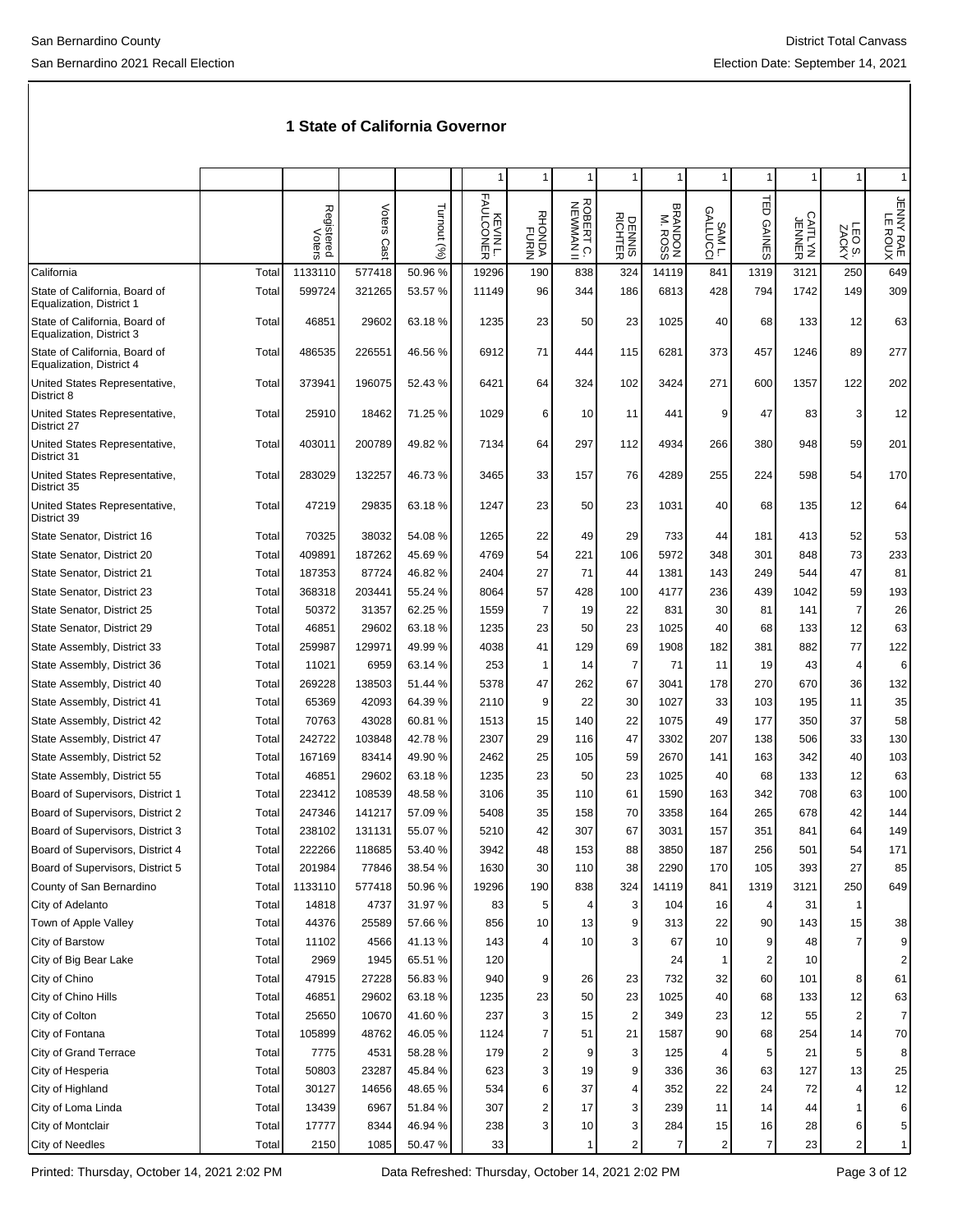|                          |       | Registered<br>Voters | Voters<br>Cas | Turnout<br>$(\%)$ | FAU<br>高<br>$rac{2}{2}$ $rac{2}{2}$<br>贾戸 | RHON<br>POND<br>POND | <b>ROBERT</b><br>NEWMAI<br>بٰ ج | DENNIS<br>RICHTER | BRANDON<br>BRANDON | ⊙<br>SAM L.<br>SAM L. | ᆔ<br>U<br><b>GAINES</b> | CAITLYN<br>UENNER | LEO <sub>S</sub> .<br>ZACKY | JENNY RAE<br>LE ROUX |
|--------------------------|-------|----------------------|---------------|-------------------|-------------------------------------------|----------------------|---------------------------------|-------------------|--------------------|-----------------------|-------------------------|-------------------|-----------------------------|----------------------|
| City of Ontario          | Total | 85390                | 41626         | 48.75 %           | 1116                                      | 12                   | 57                              | 28                | 1433               | 74                    | 76                      | 182               | 24                          | 32                   |
| City of Rancho Cucamonga | Total | 105315               | 64124         | 60.89%            | 2632                                      | 20                   | 74                              | 27                | 1294               | 56                    | 142                     | 300               | 19                          | 46                   |
| City of Redlands         | Total | 45511                | 28751         | 63.17 %           | 1406                                      | 6                    | 55                              | 19                | 671                | 20                    | 57                      | 126               | 4                           | 28                   |
| City of Rialto           | Total | 51031                | 21150         | 41.45 %           | 355                                       | 11                   | 20                              | 9                 | 650                | 49                    | 28                      | 72                | 3                           | 27                   |
| City of San Bernardino   | Total | 102079               | 37156         | 36.40 %           | 994                                       | 15                   | 83                              | 29                | 860                | 70                    | 61                      | 194               | 16                          | 48                   |
| City of Twentynine Palms | Total | 8095                 | 3754          | 46.37 %           | 146                                       | $\overline{7}$       | 10                              | 5                 | 117                | 8                     | 20                      | 63                | 11                          | 8                    |
| City of Upland           | Total | 47616                | 29409         | 61.76%            | 1482                                      |                      | 18                              | 20                | 788                | 28                    | 78                      | 131               | 6                           | 25                   |
| City of Victorville      | Total | 61750                | 25203         | 40.81 %           | 557                                       |                      | 22                              | 19                | 519                | 59                    | 75                      | 186               | 9                           | 15                   |
| City of Yucaipa          | Total | 33319                | 21398         | 64.22 %           | 780                                       | 3                    | 112                             | 3                 | 479                | 25                    | 67                      | 114               | 4                           | 27                   |
| Town of Yucca Valley     | Total | 12891                | 7573          | 58.75 %           | 279                                       | 2                    |                                 | 8                 | 188                |                       | 51                      | 77                | 8                           | 12                   |
| Unincorporated Area      | Total | 158462               | 85305         | 53.83 %           | 2897                                      | 23                   | 118                             | 49                | 1576               | 121                   | 222                     | 586               | 56                          | 74                   |
|                          |       |                      |               |                   |                                           |                      |                                 |                   |                    |                       |                         |                   |                             |                      |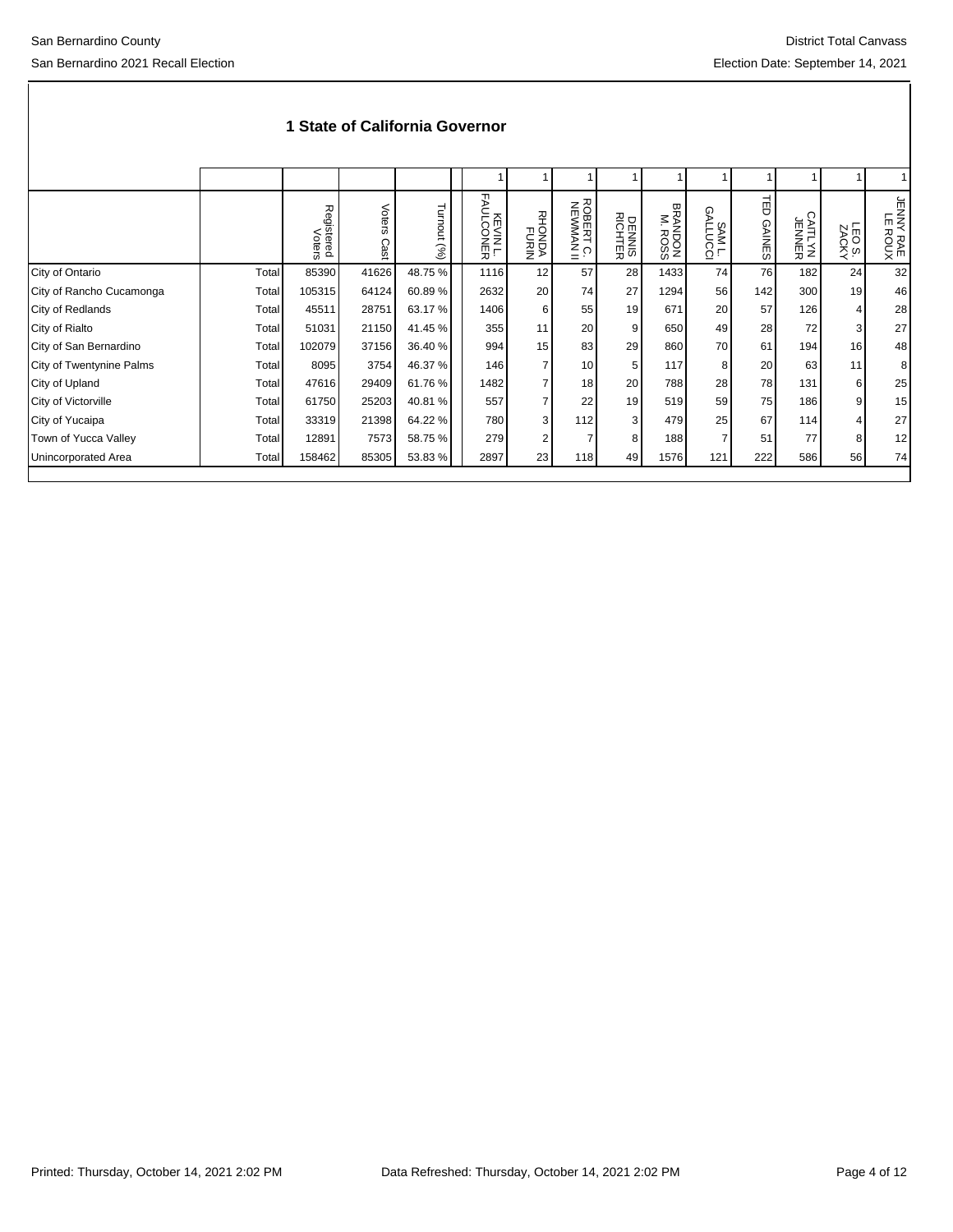|                                                           |                |                      |                |                   | 1                      |                                             |                    | 1                       | 1                    | -1                                |                   |                      | 1              | $\mathbf{1}$                   |
|-----------------------------------------------------------|----------------|----------------------|----------------|-------------------|------------------------|---------------------------------------------|--------------------|-------------------------|----------------------|-----------------------------------|-------------------|----------------------|----------------|--------------------------------|
|                                                           |                | Registered<br>Voters | Voters<br>Cast | Turnout (%)       | DAVID<br><b>COZANO</b> | <b>STEVE</b><br>39001<br>Z3NYH <sub>O</sub> | MICHAEL<br>MICHAEL | DENIS LUCEY             | MARTINEZ<br>MARTINEZ | JEREMIAH<br>"JEREMY"<br>MARCINIAK | DANIEL<br>MERCURI | MACGOWAN<br>BUCCOWAN | DAVID<br>MOORE | DAVID<br>ALEXANDER<br>BRAMANTE |
| California                                                | Total          | 1133110              | 577418         | 50.96 %           | 815                    | 1074                                        | 642                | 252                     | 550                  | 85                                | 253               | 6448                 | 1176           | 425                            |
| State of California, Board of<br>Equalization, District 1 | Total          | 599724               | 321265         | 53.57 %           | 373                    | 638                                         | 344                | 142                     | 267                  | 41                                | 147               | 3191                 | 606            | 246                            |
| State of California, Board of<br>Equalization, District 3 | Total          | 46851                | 29602          | 63.18%            | 35                     | 34                                          | 40                 | 14                      | 22                   | 4                                 | 6                 | 481                  | 55             | 22                             |
| State of California, Board of<br>Equalization, District 4 | Total          | 486535               | 226551         | 46.56 %           | 407                    | 402                                         | 258                | 96                      | 261                  | 40                                | 100               | 2776                 | 515            | 157                            |
| United States Representative,<br>District 8               | Total          | 373941               | 196075         | 52.43%            | 240                    | 508                                         | 189                | 78                      | 141                  | 30                                | 101               | 1790                 | 345            | 137                            |
| United States Representative,<br>District 27              | Total          | 25910                | 18462          | 71.25 %           | 15                     | 12                                          | 6                  | 1                       | 6                    | 4                                 | 8                 | 140                  | 33             | 7                              |
| United States Representative,<br>District 31              | Total          | 403011               | 200789         | 49.82%            | 287                    | 318                                         | 218                | 81                      | 168                  | 22                                | 72                | 2172                 | 481            | 135                            |
| United States Representative,<br>District 35              | Total          | 283029               | 132257         | 46.73%            | 238                    | 202                                         | 189                | 78                      | 213                  | 25                                | 66                | 1862                 | 262            | 124                            |
| United States Representative,<br>District 39              | Total          | 47219                | 29835          | 63.18%            | 35                     | 34                                          | 40                 | 14                      | 22                   | $\overline{4}$                    | 6                 | 484                  | 55             | 22                             |
| State Senator, District 16                                | Total          | 70325                | 38032          | 54.08 %           | 51                     | 123                                         | 40                 | 15                      | 30                   | 6                                 | 32                | 410                  | 65             | 22                             |
| State Senator, District 20                                | Total          | 409891               | 187262         | 45.69%            | 350                    | 315                                         | 256                | 102                     | 297                  | 31                                | 79                | 2622                 | 383            | 150                            |
| State Senator, District 21                                | Total          | 187353               | 87724          | 46.82%            | 133                    | 267                                         | 83                 | 47                      | 82                   | 14                                | 50                | 811                  | 142            | 67                             |
| State Senator, District 23                                | Total          | 368318               | 203441         | 55.24 %           | 223                    | 307                                         | 201                | 69                      | 109                  | 26                                | 74                | 1806                 | 468            | 148                            |
| State Senator, District 25                                | Total          | 50372                | 31357          | 62.25 %           | 23                     | 28                                          | 22                 | 5                       | 10                   | 4                                 | 12                | 318                  | 63             | 16                             |
| State Senator, District 29                                | Total          | 46851                | 29602          | 63.18%            | 35                     | 34                                          | 40                 | 14                      | 22                   | 4                                 | 6                 | 481                  | 55             | 22                             |
| State Assembly, District 33                               | Total          | 259987               | 129971         | 49.99%            | 173                    | 394                                         | 130                | 59                      | 106                  | 18                                | 75                | 1146                 | 223            | 97                             |
| State Assembly, District 36                               | Total          | 11021                | 6959           | 63.14 %           | 3                      | 14                                          | 5                  | 4                       | 4                    |                                   |                   | 43                   | 13             | 4                              |
| State Assembly, District 40                               | Total          | 269228               | 138503         | 51.44 %           | 173                    | 200                                         | 147                | 53                      | 86                   | 18                                | 55                | 1330                 | 349            | 100                            |
| State Assembly, District 41                               | Total          | 65369                | 42093          | 64.39 %           | 36                     | 38                                          | 25                 | 8                       | 15                   | 5                                 | 15                | 389                  | 75             | 27                             |
| State Assembly, District 42                               | Total          | 70763                | 43028          | 60.81%            | 45                     | 79                                          | 39                 | 12                      | 20                   | 9                                 | 23                | 437                  | 78             | 25                             |
| State Assembly, District 47                               | Total          | 242722               | 103848         | 42.78%            | 240                    | 203                                         | 130                | 53                      | 167                  | 16                                | 44                | 1492                 | 218            | 81                             |
| State Assembly, District 52                               | Total          | 167169               | 83414          | 49.90 %           | 110                    | 112                                         | 126                | 49                      | 130                  | 15                                | 35                | 1130                 | 165            | 69                             |
| State Assembly, District 55                               | Total          | 46851                | 29602          | 63.18%            | 35                     | 34                                          | 40                 | 14                      | 22                   | 4                                 | 6                 | 481                  | 55             | 22                             |
| Board of Supervisors, District 1                          | Total          | 223412               | 108539         | 48.58 %           | 153                    | 326                                         | 100                | 55                      | 104                  | 15                                | 63                | 938                  | 174            | 79                             |
| Board of Supervisors, District 2                          | Total          | 247346               | 141217         | 57.09 %           | 166                    | 195                                         | 144                | 48                      | 94                   | 20                                | 55                | 1425                 | 279            | 106                            |
| Board of Supervisors, District 3                          | Total          | 238102               | 131131         | 55.07%            | 163                    | 240                                         | 122                | 46                      | 82                   | 21                                | 54                | 1277                 | 281            | 75                             |
| Board of Supervisors, District 4                          | Total          | 222266               | 118685         | 53.40 %           | 145                    | 152                                         | 173                | 66                      | 143                  | 18                                | 45                | 1670                 | 226            | 95                             |
| Board of Supervisors, District 5                          | Total          | 201984               | 77846          | 38.54 %           | 188                    | 161                                         | 103                | 37                      | 127                  | 11                                | 36                | 1138                 | 216            | 70                             |
| County of San Bernardino                                  | Total          | 1133110              | 577418         | 50.96%            | 815                    | 1074                                        | 642                | 252                     | 550                  | 85                                | 253               | 6448                 | 1176           | 425                            |
| City of Adelanto<br>Town of Apple Valley                  | Total          | 14818<br>44376       | 4737<br>25589  | 31.97%<br>57.66 % | 19                     | 20                                          | 4                  | 4<br>9                  | 4                    | $\mathbf 2$<br>$\boldsymbol{2}$   | 2<br>12           | 55<br>185            | 11<br>35       | 8                              |
| City of Barstow                                           | Total<br>Total | 11102                | 4566           | 41.13%            | 17<br>5                | 74<br>35                                    | 18<br>3            | 3                       | 20                   |                                   | 4                 | 70                   | 7              | 8<br>4                         |
| City of Big Bear Lake                                     | Total          | 2969                 | 1945           | 65.51 %           | 2                      | 4                                           |                    |                         |                      |                                   |                   | 15                   | 6              |                                |
| City of Chino                                             | Total          | 47915                | 27228          | 56.83%            | 25                     | 24                                          | 47                 | 17                      | 29                   | 7                                 | 12                | 232                  | 27             | 14                             |
| City of Chino Hills                                       | Total          | 46851                | 29602          | 63.18%            | 35                     | 34                                          | 40                 | 14                      | 22                   | 4                                 | 6                 | 481                  | 55             | 22                             |
| City of Colton                                            | Total          | 25650                | 10670          | 41.60%            | 26                     | 15                                          | 7                  | $\overline{\mathbf{c}}$ | 15                   | $\mathbf{1}$                      | 2                 | 142                  | 31             | 3                              |
| City of Fontana                                           | Total          | 105899               | 48762          | 46.05%            | 94                     | 95                                          | 57                 | 29                      | 75                   | 10                                | 23                | 678                  | 78             | 45                             |
| City of Grand Terrace                                     | Total          | 7775                 | 4531           | 58.28 %           | 10                     | 15                                          | 2                  |                         | 8                    |                                   | 1                 | 46                   | 6              | 2                              |
| City of Hesperia                                          | Total          | 50803                | 23287          | 45.84 %           | 59                     | 77                                          | 31                 | 16                      | 31                   | 1                                 | 15                | 217                  | 30             | 19                             |
| City of Highland                                          | Total          | 30127                | 14656          | 48.65%            | 20                     | 20                                          | 14                 | 2                       | 11                   | 3                                 | $\overline{c}$    | 159                  | 28             | 11                             |
| City of Loma Linda                                        | Total          | 13439                | 6967           | 51.84 %           | 8                      | 7                                           | 8                  | 3                       | 5                    |                                   | $\overline{c}$    | 66                   | 16             | 8                              |
| City of Montclair                                         | Total          | 17777                | 8344           | 46.94 %           | 17                     | 14                                          | 14                 | 9                       | 24                   | $\mathbf{1}$                      | 5 <sup>1</sup>    | 149                  | 14             | 11                             |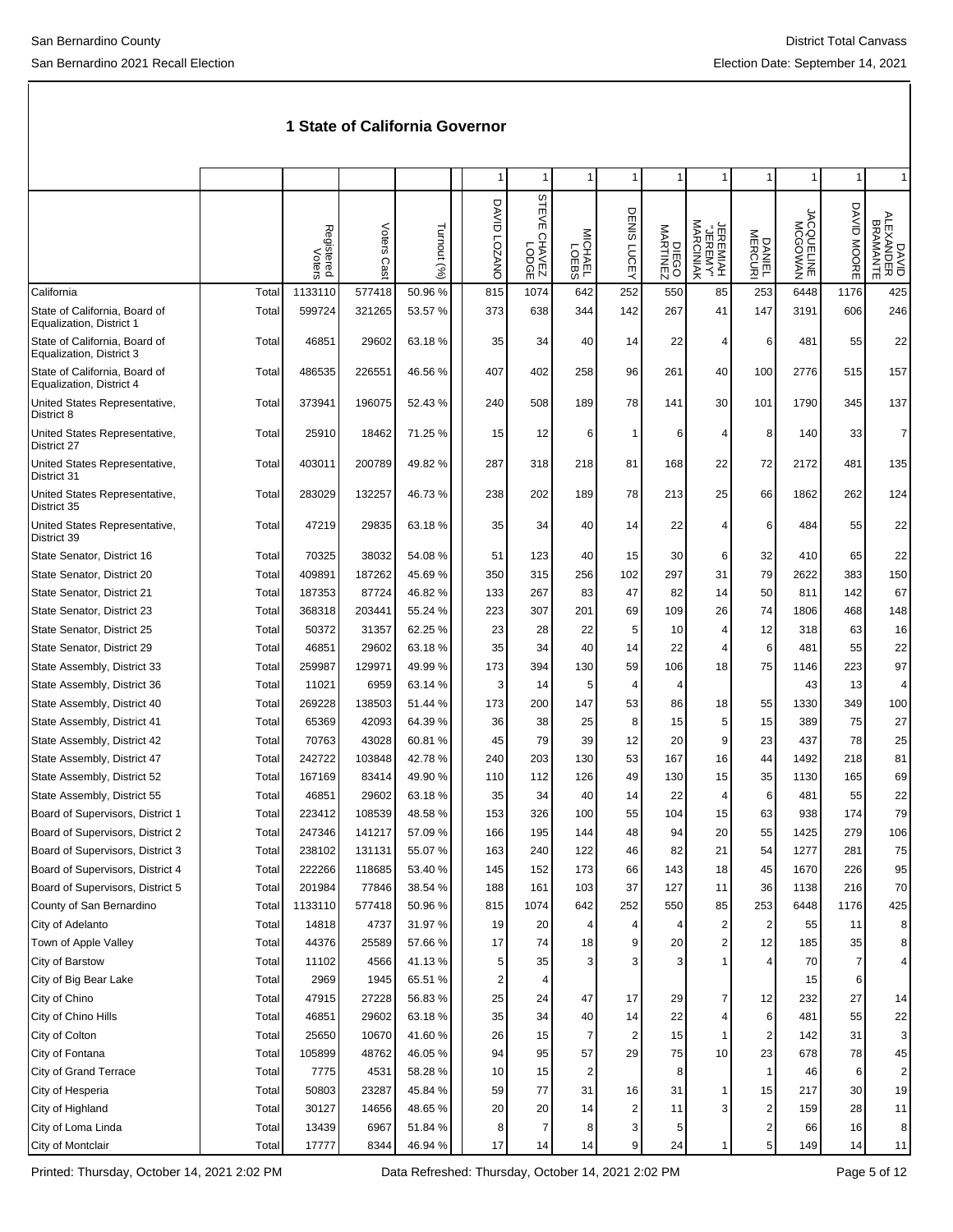|                          |       | Registered<br>Voters | Voters<br>Cast | Turnout (%) | DAVID<br><b>COZANO</b> | STE<br>$\mathsf{m}$<br>LODGE<br>SEVALS | MICHAEL<br>UDERS | DENIS<br>LUCEY  | DIEGO<br>MARTINEZ | ₹<br>JEREMIAH<br>"JEREMY"<br>MARCINIAK | DANIEL<br>MERCURI | MAWOOOM<br>SQUELINE | <b>DAVID</b><br><b>MOORE</b> | DAVID<br>NLEXANDER<br>BRAMANTE |
|--------------------------|-------|----------------------|----------------|-------------|------------------------|----------------------------------------|------------------|-----------------|-------------------|----------------------------------------|-------------------|---------------------|------------------------------|--------------------------------|
| <b>City of Needles</b>   | Total | 2150                 | 1085           | 50.47%      | 1                      | <sup>6</sup>                           |                  | $\overline{2}$  |                   |                                        | $\overline{2}$    | 4                   | 3                            | 4                              |
| City of Ontario          | Total | 85390                | 41626          | 48.75%      | 61                     | 69                                     | 55               | 19              | 65                | 6                                      | 18                | 629                 | 103                          | 41                             |
| City of Rancho Cucamonga | Total | 105315               | 64124          | 60.89%      | 61                     | 85                                     | 62               | 23              | 23                | 5                                      | 21                | 534                 | 134                          | 58                             |
| City of Redlands         | Total | 45511                | 28751          | 63.17 %     | 34                     | 32                                     | 32               | 10 <sup>1</sup> | 11                | 6                                      | 4                 | 215                 | 86                           | 9 <sub>l</sub>                 |
| City of Rialto           | Total | 51031                | 21150          | 41.45 %     | 57                     | 50                                     | 37               | 10 <sup>1</sup> | 31                | 2                                      | 13                | 357                 | 48                           | 14                             |
| City of San Bernardino   | Total | 102079               | 37156          | 36.40 %     | 86                     | 72                                     | 48               | 18              | 54                | 6                                      | 22                | 477                 | 115                          | 34                             |
| City of Twentynine Palms | Total | 8095                 | 3754           | 46.37 %     | 6                      | 14                                     | 5                |                 |                   | 2                                      | 5                 | 48                  | 13                           | 4 <sup>1</sup>                 |
| City of Upland           | Total | 47616                | 29409          | 61.76 %     | 23                     | 26                                     | 20               | 5               | 9                 |                                        | 11                | 313                 | 60                           | 16                             |
| City of Victorville      | Total | 61750                | 25203          | 40.81%      | 34                     | 74                                     | 27               | 16              | 26                | 8                                      | 13                | 314                 | 53                           | 27                             |
| City of Yucaipa          | Total | 33319                | 21398          | 64.22 %     | 12                     | 36                                     | 16               |                 | 9                 | 5                                      | 8                 | 148                 | 31                           | 15                             |
| Town of Yucca Valley     | Total | 12891                | 7573           | 58.75 %     | 13                     | 13                                     | 3                |                 |                   | 2                                      |                   | 92                  | 11                           | 3 <sup>1</sup>                 |
| Unincorporated Area      | Total | 158462               | 85305          | 53.83 %     | 90                     | 163                                    | 91               | 34              | 70                | 7                                      | 46                | 822                 | 175                          | 45                             |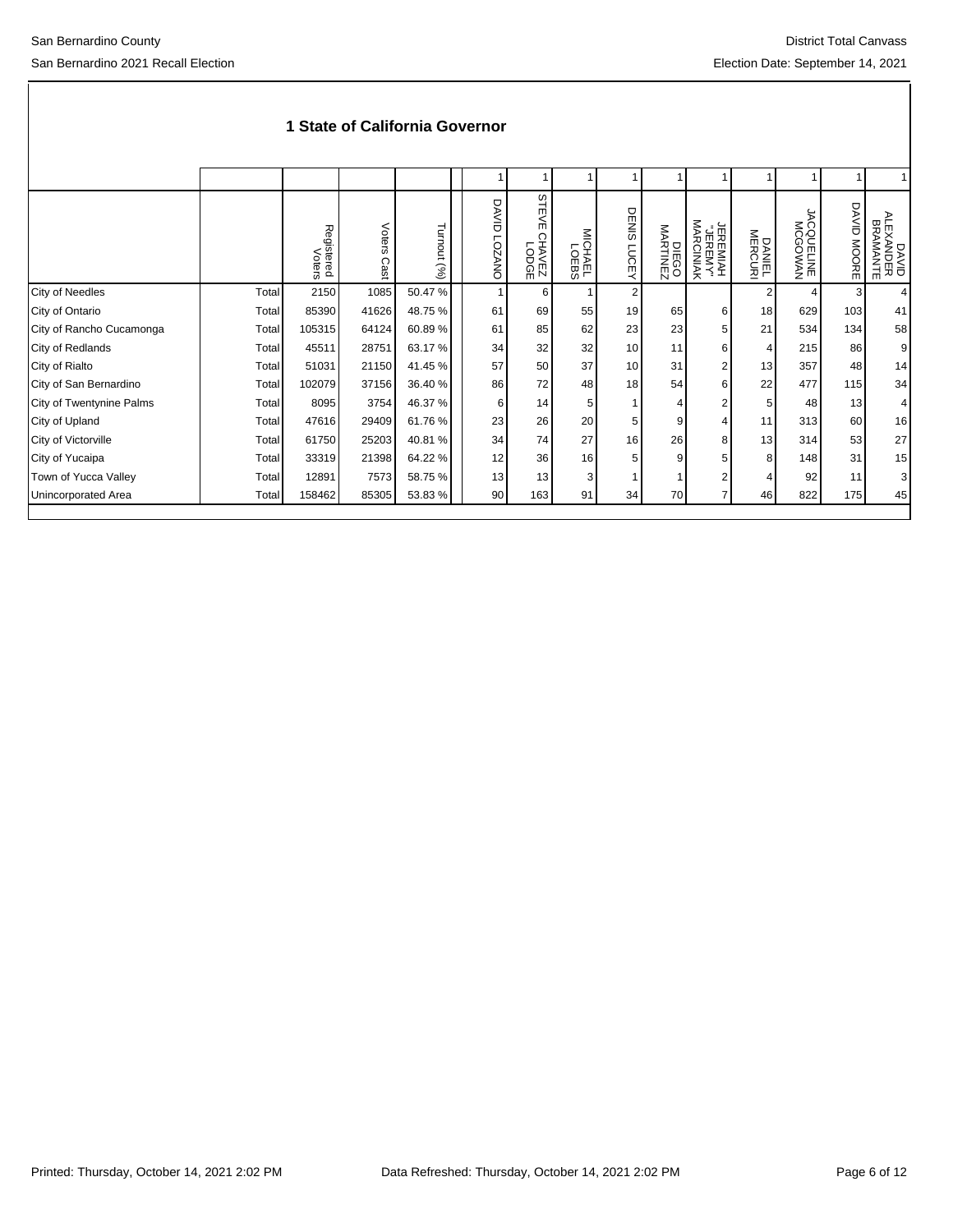|                                                           |       |                   |                |             | 1                       | 1              | 1                            | 1                        |                         |                                  |                                 |                | 1              | 1                                   |
|-----------------------------------------------------------|-------|-------------------|----------------|-------------|-------------------------|----------------|------------------------------|--------------------------|-------------------------|----------------------------------|---------------------------------|----------------|----------------|-------------------------------------|
|                                                           |       | Registered Voters | Voters<br>Cast | Turnout (%) | HOLLYL.<br><b>BAADE</b> | ANGELYNE       | JAMES<br>ō.<br><b>HANINK</b> | DAVID<br><b>HILLBERG</b> | 군<br>구<br><b>HEWITT</b> | <b>PHOL</b><br>ᄌ<br><b>DRAKE</b> | <b>LARRY</b><br>₹.<br>ELDE<br>观 | KEVIN PAFFRATH | ADAM PAPAGAN   | ARMANDO<br>"NAND" PEREZ-<br>SERRATO |
| California                                                | Total | 1133110           | 577418         | 50.96%      | 2902                    | 861            | 265                          | 104                      | 2457                    | 3971                             | 225674                          | 20042          | 130            | 3738                                |
| State of California, Board of<br>Equalization, District 1 | Total | 599724            | 321265         | 53.57 %     | 1412                    | 494            | 126                          | 63                       | 1241                    | 2501                             | 136278                          | 10730          | 71             | 1822                                |
| State of California, Board of<br>Equalization, District 3 | Total | 46851             | 29602          | 63.18%      | 117                     | 45             | 16                           | 5                        | 95                      | 84                               | 12096                           | 1061           | 6              | 76                                  |
| State of California, Board of<br>Equalization, District 4 | Total | 486535            | 226551         | 46.56 %     | 1373                    | 322            | 123                          | 36                       | 1121                    | 1386                             | 77300                           | 8251           | 53             | 1840                                |
| United States Representative,<br>District 8               | Total | 373941            | 196075         | 52.43%      | 848                     | 331            | 80                           | 53                       | 926                     | 1957                             | 94360                           | 6083           | 46             | 1128                                |
| United States Representative,<br>District 27              | Total | 25910             | 18462          | 71.25 %     | 75                      | 36             | 4                            | 3                        | 47                      | 61                               | 8237                            | 640            | $\mathbf{1}$   | 34                                  |
| United States Representative,<br>District 31              | Total | 403011            | 200789         | 49.82%      | 1072                    | 272            | 86                           | 30                       | 886                     | 950                              | 70915                           | 7137           | 49             | 1213                                |
| United States Representative,<br>District 35              | Total | 283029            | 132257         | 46.73%      | 790                     | 177            | 79                           | 13                       | 502                     | 917                              | 39955                           | 5112           | 28             | 1287                                |
| United States Representative,<br>District 39              | Total | 47219             | 29835          | 63.18%      | 117                     | 45             | 16                           | 5                        | 96                      | 86                               | 12207                           | 1070           | 6              | 76                                  |
| State Senator, District 16                                | Total | 70325             | 38032          | 54.08%      | 180                     | 105            | 19                           | 11                       | 230                     | 257                              | 18020                           | 1061           | 8              | 122                                 |
| State Senator, District 20                                | Total | 409891            | 187262         | 45.69%      | 1087                    | 236            | 101                          | 23                       | 758                     | 1356                             | 55875                           | 7135           | 39             | 1836                                |
| State Senator, District 21                                | Total | 187353            | 87724          | 46.82%      | 377                     | 90             | 39                           | 28                       | 315                     | 1362                             | 40145                           | 2985           | 28             | 778                                 |
| State Senator, District 23                                | Total | 368318            | 203441         | 55.24 %     | 981                     | 329            | 78                           | 33                       | 954                     | 809                              | 86903                           | 6667           | 46             | 812                                 |
| State Senator, District 25                                | Total | 50372             | 31357          | 62.25 %     | 160                     | 56             | 12                           | 4                        | 105                     | 103                              | 12635                           | 1133           | 3              | 114                                 |
| State Senator, District 29                                | Total | 46851             | 29602          | 63.18%      | 117                     | 45             | 16                           | 5                        | 95                      | 84                               | 12096                           | 1061           | 6              | 76                                  |
| State Assembly, District 33                               | Total | 259987            | 129971         | 49.99%      | 491                     | 195            | 49                           | 39                       | 540                     | 1751                             | 62343                           | 4184           | 35             | 915                                 |
| State Assembly, District 36                               | Total | 11021             | 6959           | 63.14 %     | 23                      | 12             | $\overline{1}$               | 1                        | 31                      | 25                               | 4047                            | 213            | 1              | 31                                  |
| State Assembly, District 40                               | Total | 269228            | 138503         | 51.44 %     | 729                     | 202            | 56                           | 16                       | 577                     | 499                              | 51601                           | 4808           | 39             | 639                                 |
| State Assembly, District 41                               | Total | 65369             | 42093          | 64.39 %     | 202                     | 71             | 13                           | 8                        | 159                     | 131                              | 18364                           | 1446           | 4              | 135                                 |
| State Assembly, District 42                               | Total | 70763             | 43028          | 60.81%      | 253                     | 100            | 29                           | 12                       | 297                     | 125                              | 21348                           | 1195           | 6              | 106                                 |
| State Assembly, District 47                               | Total | 242722            | 103848         | 42.78%      | 654                     | 100            | 54                           | 16                       | 440                     | 938                              | 28351                           | 4103           | 23             | 1238                                |
| State Assembly, District 52                               | Total | 167169            | 83414          | 49.90 %     | 433                     | 136            | 47                           | 7                        | 318                     | 418                              | 27524                           | 3032           | 16             | 598                                 |
| State Assembly, District 55                               | Total | 46851             | 29602          | 63.18%      | 117                     | 45             | 16                           | 5                        | 95                      | 84                               | 12096                           | 1061           | 6              | 76                                  |
| Board of Supervisors, District 1                          | Total | 223412            | 108539         | 48.58%      | 434                     | 118            | 42                           | 33                       | 419                     | 1514                             | 52053                           | 3525           | 31             | 866                                 |
| Board of Supervisors, District 2                          | Total | 247346            | 141217         | 57.09 %     | 713                     | 226            | 44                           | 25                       | 547                     | 734                              | 55288                           | 4973           | 25             | 705                                 |
| Board of Supervisors, District 3                          | Total | 238102            | 131131         | 55.07%      | 686                     | 246            | 69                           | 22                       | 719                     | 562                              | 56084                           | 4305           | 31             | 481                                 |
| Board of Supervisors, District 4                          | Total | 222266            | 118685         | 53.40 %     | 592                     | 193            | 66                           | 12                       | 440                     | 513                              | 41856                           | 4311           | 22             | 679                                 |
| Board of Supervisors, District 5                          | Total | 201984            | 77846          | 38.54 %     | 477                     | 78             | 44                           | 12                       | 332                     | 648                              | 20393                           | 2928           | 21             | 1007                                |
| County of San Bernardino                                  | Total | 1133110           | 577418         | 50.96%      | 2902                    | 861            | 265                          | 104                      | 2457                    | 3971                             | 225674                          | 20042          | 130            | 3738                                |
| City of Adelanto                                          | Total | 14818             | 4737           | 31.97%      | 36                      | $\overline{7}$ | 2                            | 1                        | 14                      | 139                              | 1297                            | 235            | 1              | 73                                  |
| Town of Apple Valley                                      | Total | 44376             | 25589          | 57.66%      | 103                     | 27             | 10                           | 5                        | 110                     | 266                              | 13555                           | 730            | $\overline{7}$ | 113                                 |
| City of Barstow                                           | Total | 11102             | 4566           | 41.13%      | 17                      | 8              |                              | 2                        | 23                      | 69                               | 1847                            | 157            | 2              | 33                                  |
| City of Big Bear Lake                                     | Total | 2969              | 1945           | 65.51 %     | 6                       | 5              | 2                            |                          | 5                       | 9                                | 979                             | 55             | 1              | 3                                   |
| City of Chino                                             | Total | 47915             | 27228          | 56.83%      | 92                      | 44             | 19                           | 1                        | 110                     | 114                              | 10916                           | 977            | 5              | 117                                 |
| City of Chino Hills                                       | Total | 46851             | 29602          | 63.18%      | 117                     | 45             | 16                           | 5                        | 95                      | 84                               | 12096                           | 1061           | 6              | 76                                  |
| City of Colton                                            | Total | 25650             | 10670          | 41.60%      | 61                      | 18             | 7                            | 1                        | 64                      | 86                               | 2771                            | 374            | 1              | 151                                 |
| City of Fontana                                           | Total | 105899            | 48762          | 46.05%      | 344                     | 46             | 25                           | 8                        | 183                     | 447                              | 13867                           | 2011           | 12             | 509                                 |
| City of Grand Terrace                                     | Total | 7775              | 4531           | 58.28%      | 16                      | 6              | $\overline{2}$               | 1                        | 26                      | 28                               | 1856                            | 141            |                | 15                                  |
| City of Hesperia                                          | Total | 50803             | 23287          | 45.84 %     | 89                      | 27             | 9                            | 9                        | 57                      | 365                              | 11417                           | 778            | 9              | 252                                 |
| City of Highland                                          | Total | 30127             | 14656          | 48.65%      | 78                      | 17             |                              | 1                        | 52                      | 49                               | 5762                            | 473            | 4              | 79                                  |
| City of Loma Linda                                        | Total | 13439             | 6967           | 51.84 %     | 47                      | 6              | 1                            | 1                        | 26                      | 23                               | 2355                            | 326            | $\overline{c}$ | 16                                  |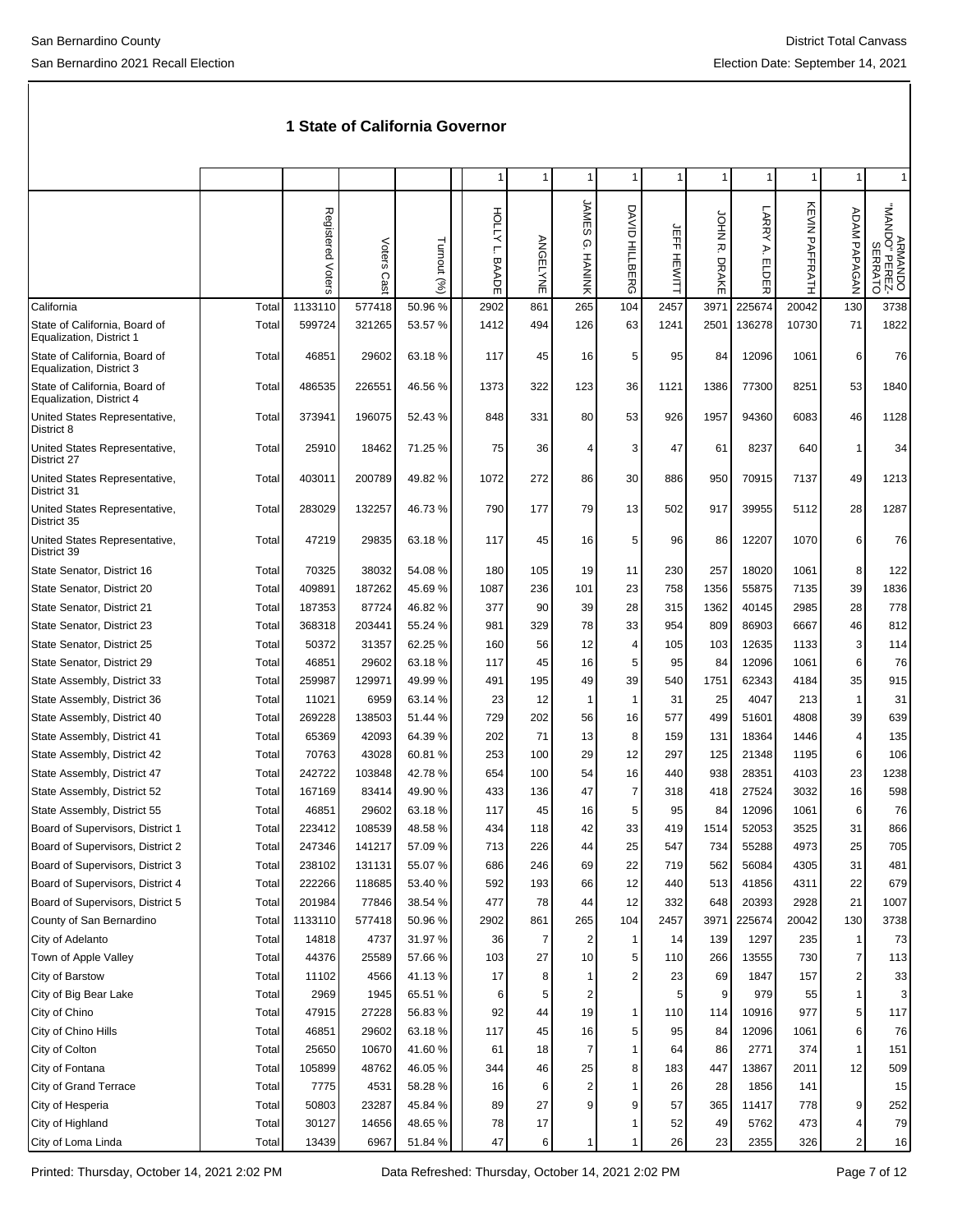|                          |       | Registered<br>Voters | Voters<br>Cast | Turnout (%) | HOLLY<br>┍<br><b>BAADE</b> | ANGELYNE | JAME<br>w<br>ِ @<br><b>HANINK</b> | DAVID<br><b>HILLBERG</b> | 유도<br>HEWITT | SPHO<br>ᅎ<br><b>DRAKE</b> | LARRY<br>₹.<br><b>ELDER</b> | <b>KEVIN PAFFRATH</b> | <b>ADAM PAPAGAN</b> | UNAN"<br>ARMANDO<br>DO" PEREZ-<br>SERRATO |
|--------------------------|-------|----------------------|----------------|-------------|----------------------------|----------|-----------------------------------|--------------------------|--------------|---------------------------|-----------------------------|-----------------------|---------------------|-------------------------------------------|
| City of Montclair        | Total | 17777                | 8344           | 46.94 %     | 56                         | 15       | $\overline{4}$                    |                          | 31           | 47                        | 2010                        | 311                   | $\overline{2}$      | 63                                        |
| <b>City of Needles</b>   | Total | 2150                 | 1085           | 50.47%      | 4                          |          |                                   |                          | 3            | 12                        | 491                         | 14                    | 2                   | $\vert$                                   |
| City of Ontario          | Total | 85390                | 41626          | 48.75 %     | 242                        | 71       | 19                                | 5                        | 154          | 218                       | 12814                       | 1528                  | $\overline{7}$      | 333                                       |
| City of Rancho Cucamonga | Total | 105315               | 64124          | 60.89%      | 291                        | 90       | 17                                | 11                       | 234          | 194                       | 26626                       | 2054                  | 15                  | 196                                       |
| City of Redlands         | Total | 45511                | 28751          | 63.17 %     | 144                        | 61       | 20                                | $\overline{2}$           | 171          | 109                       | 11138                       | 1202                  | 12                  | 75                                        |
| City of Rialto           | Total | 51031                | 21150          | 41.45 %     | 122                        | 14       | 11                                | $\overline{2}$           | 90           | 189                       | 5115                        | 874                   | 5 <sup>5</sup>      | 290                                       |
| City of San Bernardino   | Total | 102079               | 37156          | 36.40 %     | 236                        | 43       | 16                                | 5                        | 150          | 239                       | 10381                       | 1258                  | 9 <sup>1</sup>      | 414                                       |
| City of Twentynine Palms | Total | 8095                 | 3754           | 46.37 %     | 39                         | 13       | 6                                 |                          | 26           | 13                        | 1451                        | 122                   |                     | 8 <sup>1</sup>                            |
| City of Upland           | Total | 47616                | 29409          | 61.76 %     | 153                        | 47       | 12                                | $\overline{2}$           | 99           | 96                        | 11685                       | 1049                  | 3                   | 110                                       |
| City of Victorville      | Total | 61750                | 25203          | 40.81%      | 127                        | 22       | 16                                | 12                       | 99           | 508                       | 8701                        | 999                   | 9                   | 292                                       |
| City of Yucaipa          | Total | 33319                | 21398          | 64.22 %     | 104                        | 23       | 10                                | 5                        | 151          | 47                        | 12090                       | 509                   | 2                   | 59                                        |
| Town of Yucca Valley     | Total | 12891                | 7573           | 58.75 %     | 45                         | 21       | 8                                 |                          | 61           | 31                        | 3533                        | 186                   |                     | 17                                        |
| Unincorporated Area      | Total | 158462               | 85305          | 53.83 %     | 333                        | 184      | 32                                | 22                       | 423          | 589                       | 40921                       | 2618                  | 12                  | 440                                       |
|                          |       |                      |                |             |                            |          |                                   |                          |              |                           |                             |                       |                     |                                           |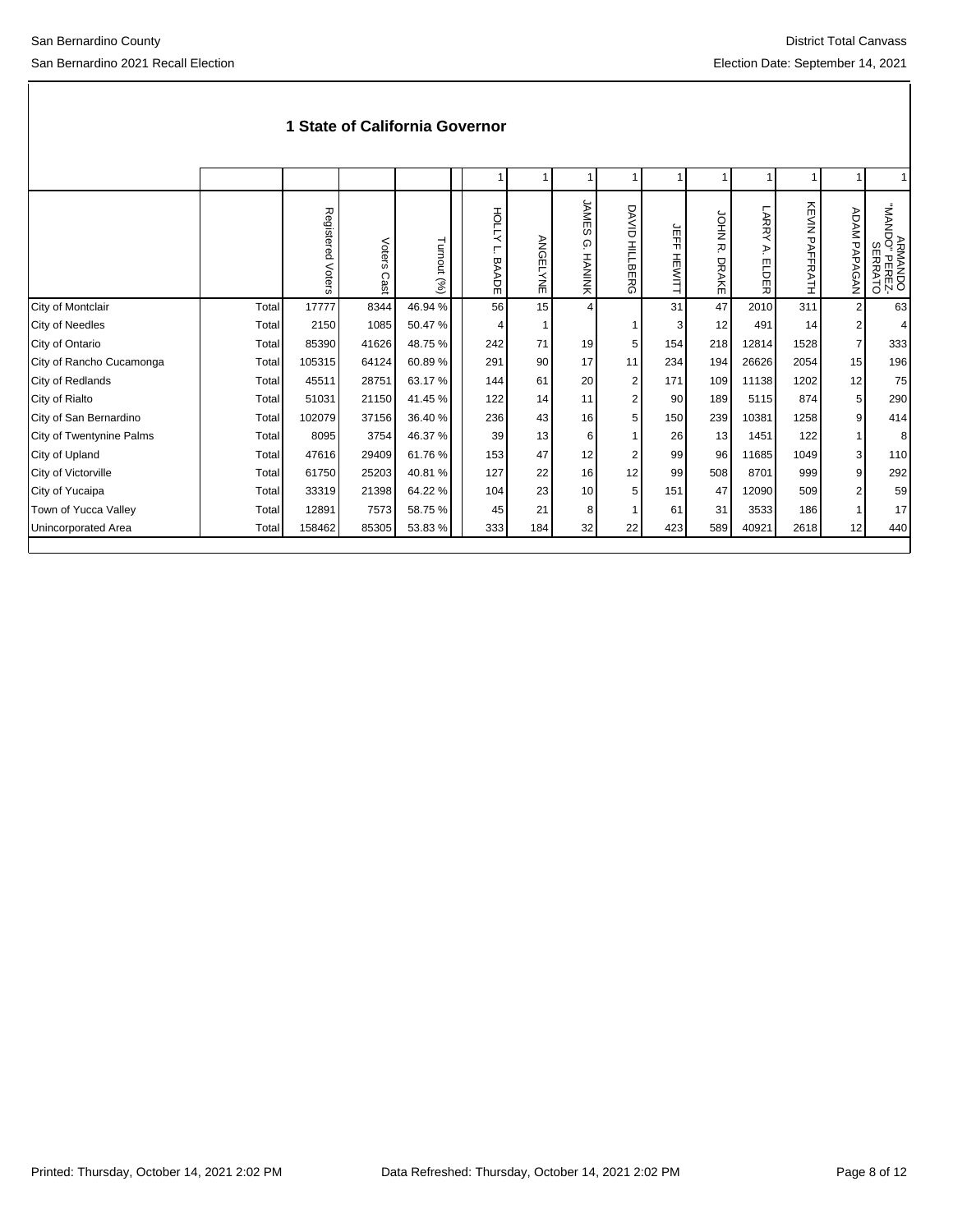|                                                           |       |                      |                |             | 1               |                           |                 | 1                    |                         |                  |                    | 1              | 1                  | $\mathbf{1}$   |
|-----------------------------------------------------------|-------|----------------------|----------------|-------------|-----------------|---------------------------|-----------------|----------------------|-------------------------|------------------|--------------------|----------------|--------------------|----------------|
|                                                           |       | Registered<br>Voters | Voters<br>Cast | Turnout (%) | <b>JOHN COX</b> | <b>HEATHER</b><br>COLLINS | DANIEL<br>WATTS | NICKOLAS<br>WILDSTAR | SARAH<br>STEPHENS       | DENVER<br>STONER | TWINDOW<br>SYMMON. | MAJOR<br>SINGH | DOUG<br><b>OSE</b> | <b>ROXANNE</b> |
| California                                                | Total | 1133110              | 577418         | 50.96%      | 14540           | 806                       | 10781           | 309                  | 810                     | 1288             | 124                | 639            | 728                | $\overline{2}$ |
| State of California, Board of<br>Equalization, District 1 | Total | 599724               | 321265         | 53.57 %     | 9064            | 479                       | 5133            | 183                  | 383                     | 692              | 61                 | 314            | 425                | $\overline{2}$ |
| State of California, Board of<br>Equalization, District 3 | Total | 46851                | 29602          | 63.18%      | 575             | 23                        | 232             | 11                   | 22                      | 30               | 4                  | 52             | 17                 |                |
| State of California, Board of<br>Equalization, District 4 | Total | 486535               | 226551         | 46.56 %     | 4901            | 304                       | 5416            | 115                  | 405                     | 566              | 59                 | 273            | 286                |                |
| United States Representative,<br>District 8               | Total | 373941               | 196075         | 52.43%      | 6898            | 320                       | 2448            | 110                  | 390                     | 636              | 54                 | 163            | 312                |                |
| United States Representative,<br>District 27              | Total | 25910                | 18462          | 71.25 %     | 407             | 18                        | 147             | 11                   | 13                      | 28               | 2                  | 20             | 30                 |                |
| United States Representative,<br>District 31              | Total | 403011               | 200789         | 49.82 %     | 4109            | 268                       | 5891            | 154                  | 280                     | 405              | 44                 | 256            | 233                |                |
| United States Representative,<br>District 35              | Total | 283029               | 132257         | 46.73%      | 2541            | 177                       | 2057            | 23                   | 105                     | 189              | 20                 | 148            | 136                |                |
| United States Representative,<br>District 39              | Total | 47219                | 29835          | 63.18%      | 585             | 23                        | 238             | 11                   | 22                      | 30               | 4                  | 52             | 17                 |                |
| State Senator, District 16                                | Total | 70325                | 38032          | 54.08%      | 1455            | 75                        | 349             | 26                   | 155                     | 209              | 15                 | 34             | 96                 |                |
| State Senator, District 20                                | Total | 409891               | 187262         | 45.69%      | 3572            | 234                       | 2864            | 34                   | 167                     | 252              | 30                 | 214            | 182                |                |
| State Senator, District 21                                | Total | 187353               | 87724          | 46.82%      | 3268            | 132                       | 1076            | 45                   | 129                     | 214              | 21                 | 70             | 127                |                |
| State Senator, District 23                                | Total | 368318               | 203441         | 55.24 %     | 5064            | 305                       | 5927            | 166                  | 309                     | 529              | 50                 | 228            | 251                | 1              |
| State Senator, District 25                                | Total | 50372                | 31357          | 62.25 %     | 606             | 37                        | 333             | 27                   | 28                      | 54               | 4                  | 41             | 55                 |                |
| State Senator, District 29                                | Total | 46851                | 29602          | 63.18%      | 575             | 23                        | 232             | 11                   | 22                      | 30               | 4                  | 52             | 17                 |                |
| State Assembly, District 33                               | Total | 259987               | 129971         | 49.99%      | 4920            | 224                       | 1441            | 71                   | 201                     | 341              | 32                 | 89             | 203                | 1              |
| State Assembly, District 36                               | Total | 11021                | 6959           | 63.14 %     | 328             | 16                        | 59              | 3                    | 11                      | 19               |                    | 3              | 14                 |                |
| State Assembly, District 40                               | Total | 269228               | 138503         | 51.44 %     | 3086            | 204                       | 5475            | 136                  | 211                     | 331              | 38                 | 181            | 171                |                |
| State Assembly, District 41                               | Total | 65369                | 42093          | 64.39 %     | 840             | 42                        | 395             | 36                   | 36                      | 72               | 5                  | 52             | 65                 | 1              |
| State Assembly, District 42                               | Total | 70763                | 43028          | 60.81 %     | 1219            | 63                        | 315             | 18                   | 162                     | 243              | 15                 | 48             | 76                 |                |
| State Assembly, District 47                               | Total | 242722               | 103848         | 42.78%      | 1920            | 102                       | 1624            | 18                   | 108                     | 144              | 18                 | 124            | 107                |                |
| State Assembly, District 52                               | Total | 167169               | 83414          | 49.90 %     | 1652            | 132                       | 1240            | 16                   | 59                      | 108              | 12                 | 90             | 75                 |                |
| State Assembly, District 55                               | Total | 46851                | 29602          | 63.18%      | 575             | 23                        | 232             | 11                   | 22                      | 30               | 4                  | 52             | 17                 |                |
| Board of Supervisors, District 1                          | Total | 223412               | 108539         | 48.58%      | 4249            | 175                       | 1260            | 57                   | 177                     | 289              | 27                 | 79             | 175                | 1              |
| Board of Supervisors, District 2                          | Total | 247346               | 141217         | 57.09 %     | 2984            | 184                       | 2949            | 88                   | 150                     | 269              | 23                 | 163            | 178                | 1              |
| Board of Supervisors, District 3                          | Total | 238102               | 131131         | 55.07 %     | 3530            | 213                       | 3073            | 96                   | 288                     | 432              | 39                 | 155            | 183                |                |
| Board of Supervisors, District 4                          | Total | 222266               | 118685         | 53.40 %     | 2299            | 154                       | 1526            | 36                   | 90                      | 153              | 15                 | 158            | 104                |                |
| Board of Supervisors, District 5                          | Total | 201984               | 77846          | 38.54 %     | 1478            | 80                        | 1973            | 32                   | 105                     | 145              | 20                 | 84             | 88                 |                |
| County of San Bernardino                                  | Total | 1133110              | 577418         | 50.96 %     | 14540           | 806                       | 10781           | 309                  | 810                     | 1288             | 124                | 639            | 728                | 2              |
| City of Adelanto                                          | Total | 14818                | 4737           | 31.97%      | 132             | 8                         | 111             | 1                    | 9                       | $\overline{7}$   | $\mathbf{1}$       | 6              | 10                 |                |
| Town of Apple Valley                                      | Total | 44376                | 25589          | 57.66%      | 1030            | 25                        | 221             | 15                   | 32                      | 62               | 5                  | 21             | 32                 |                |
| City of Barstow                                           | Total | 11102                | 4566           | 41.13%      | 180             | 14                        | 57              | 4                    | 13                      | 17               | 1                  |                | 4                  |                |
| City of Big Bear Lake                                     | Total | 2969                 | 1945           | 65.51 %     | 59              | 4                         | 12              |                      |                         | 6                |                    | 3              | 4                  |                |
| City of Chino                                             | Total | 47915                | 27228          | 56.83%      | 538             | $30\,$                    | 287             | 4                    | 13                      | 38               | 2                  | 35             | 31                 |                |
| City of Chino Hills                                       | Total | 46851                | 29602          | 63.18%      | 575             | 23                        | 232             | 11                   | 22                      | 30               | 4                  | 52             | 17                 |                |
| City of Colton                                            | Total | 25650                | 10670          | 41.60%      | 203             | 13                        | 149             | 1                    | 14                      | 12               | $\mathbf{1}$       | 20             | 12                 |                |
| City of Fontana                                           | Total | 105899               | 48762          | 46.05%      | 882             | 42                        | 749             | 3                    | 44                      | 77               | 8                  | 69             | 60                 |                |
| City of Grand Terrace                                     | Total | 7775                 | 4531           | 58.28%      | 114             | 5                         | 42              |                      | $\overline{\mathbf{c}}$ | 5                | 1                  | 2              | 1                  |                |
| City of Hesperia                                          | Total | 50803                | 23287          | 45.84 %     | 898             | 33                        | 269             | 11                   | 39                      | 69               | 4                  | 14             | 42                 |                |
| City of Highland                                          | Total | 30127                | 14656          | 48.65%      | 383             | 13                        | 600             | 19                   | 15                      | 30               | 7                  | 21             | 15                 |                |
| City of Loma Linda                                        | Total | 13439                | 6967           | 51.84 %     | 137             | 12                        | 263             | 9                    | 19                      | 18               | 5                  | 8              | 5                  |                |
| City of Montclair                                         | Total | 17777                | 8344           | 46.94%      | 176             | 13                        | 163             | 1                    | 11                      | 7                | 2                  |                | 6                  |                |
| City of Needles                                           | Total | 2150                 | 1085           | 50.47%      | 32              | 1                         | 14              | 1                    | 1                       | 4                | 1                  |                | 1                  |                |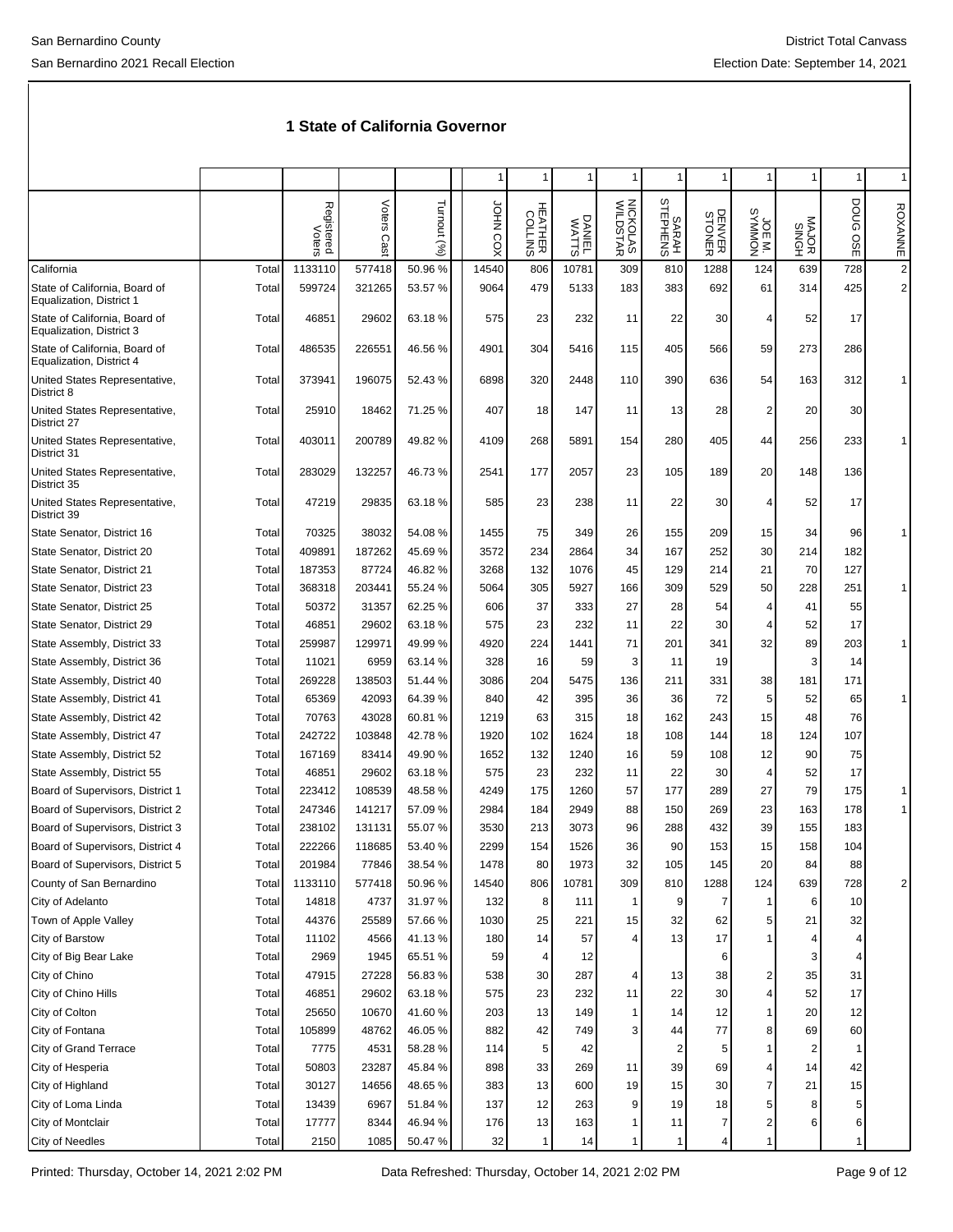|                          |       | Registered<br>Voters | Voters<br>Cast | Turnout<br>$(\%)$ | <b>JOHN COX</b> | <b>HEATHER</b><br>COLLINS | DANIEL<br>WATTS | NICKOLAS<br>WILDSTAR | SARAH<br>STEPHENS | DENVER<br>STONER | TWINDAYS<br>SYMMON<br>SYMMON | MAJOR<br>SINGH | DOUG<br>OSE | <b>ROXANNE</b> |
|--------------------------|-------|----------------------|----------------|-------------------|-----------------|---------------------------|-----------------|----------------------|-------------------|------------------|------------------------------|----------------|-------------|----------------|
| City of Ontario          | Total | 85390                | 41626          | 48.75%            | 809             | 77                        | 656             | 10 <sup>1</sup>      | 28                | 57               | 5 <sup>1</sup>               | 44             | 31          |                |
| City of Rancho Cucamonga | Total | 105315               | 64124          | 60.89%            | 1380            | 68                        | 1975            | 63                   | 79                | 150              | 10 <sup>1</sup>              | 84             | 71          |                |
| City of Redlands         | Total | 45511                | 28751          | 63.17 %           | 637             | 53                        | 1060            | 26                   | 35                | 54               |                              | 38             | 24          |                |
| City of Rialto           | Total | 51031                | 21150          | 41.45 %           | 366             | 19                        | 373             | 9                    | 27                | 22               |                              | 19             | 19          |                |
| City of San Bernardino   | Total | 102079               | 37156          | 36.40 %           | 782             | 55                        | 1564            | 28                   | 64                | 98               | 17                           | 38             | 51          |                |
| City of Twentynine Palms | Total | 8095                 | 3754           | 46.37 %           | 113             | 6                         | 34              | 4                    | 28                | 45               |                              | 10             | 7           |                |
| City of Upland           | Total | 47616                | 29409          | 61.76 %           | 557             | 31                        | 319             | 26                   | 28                | 51               |                              | 39             | 51          |                |
| City of Victorville      | Total | 61750                | 25203          | 40.81%            | 808             | 51                        | 409             | 16                   | 43                | 53               | 9                            | 14             | 29          |                |
| City of Yucaipa          | Total | 33319                | 21398          | 64.22 %           | 597             | 23                        | 126             | 5                    | 52                | 102              | 6                            | 23             | 22          |                |
| Town of Yucca Valley     | Total | 12891                | 7573           | 58.75 %           | 211             | 6                         | 67              | 3                    | 46                | 55               |                              |                | 28          |                |
| Unincorporated Area      | Total | 158462               | 85305          | 53.83%            | 2941            | 181                       | 1029            | 39                   | 146               | 219              | 23                           | 69             | 155         |                |
|                          |       |                      |                |                   |                 |                           |                 |                      |                   |                  |                              |                |             |                |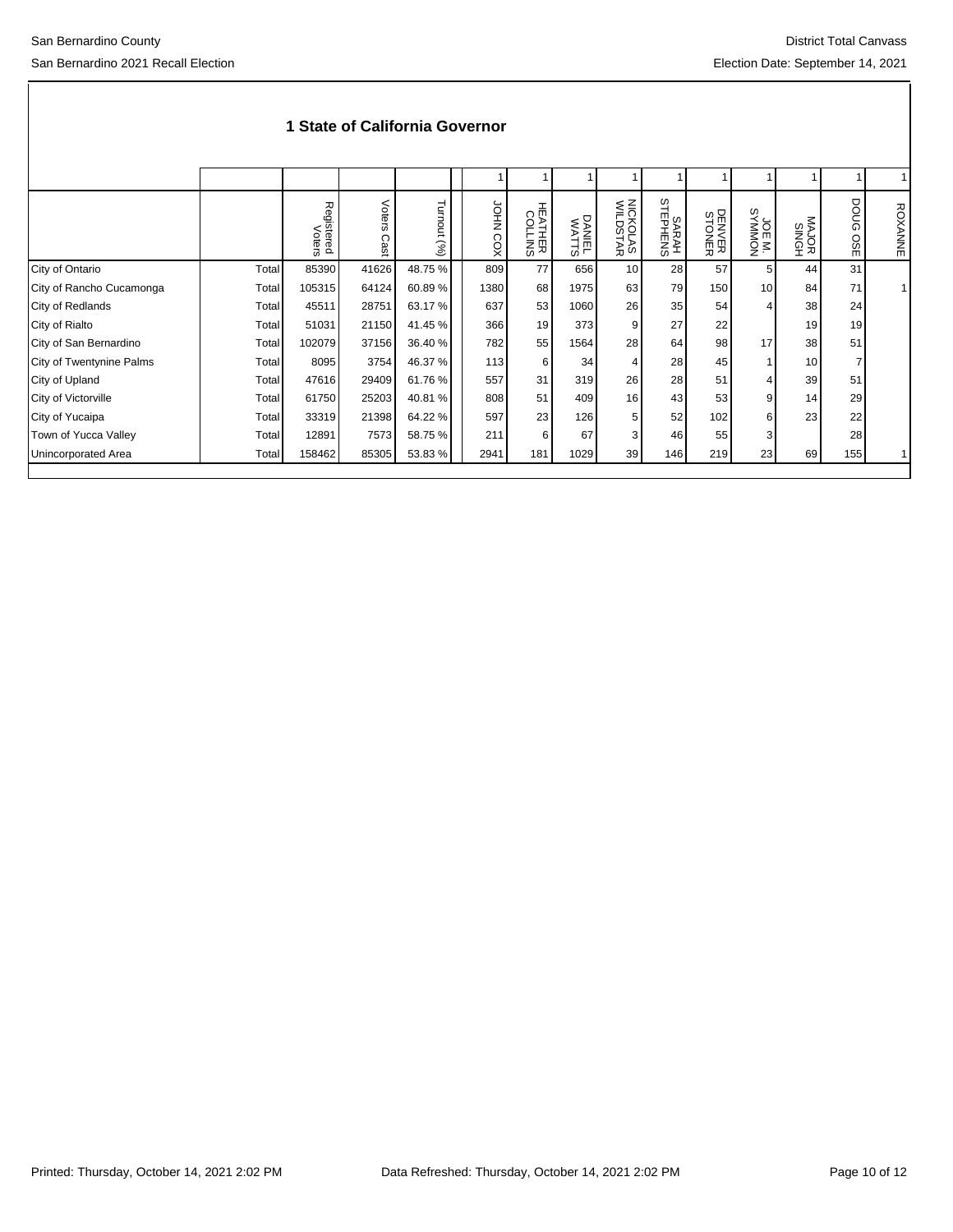|                                                           |       |                      |             |             | 1              | 1                 | 1                 | 1                 | 1                 | 1                 |
|-----------------------------------------------------------|-------|----------------------|-------------|-------------|----------------|-------------------|-------------------|-------------------|-------------------|-------------------|
|                                                           |       | Registered<br>Voters | Voters Cast | Turnout (%) | STACY<br>SMITH | MAJOR<br>WILLIAMS | THUY E.<br>HUGENS | MYABRYH<br>HABRYN | VINGE<br>LUNDGREN | VIVEK B.<br>MOHAN |
| California                                                | Total | 1133110              | 577418      | 50.96%      |                | 669               | 1                 | $\overline{2}$    |                   |                   |
| State of California, Board of<br>Equalization, District 1 | Total | 599724               | 321265      | 53.57 %     |                | 375               |                   | 1                 |                   |                   |
| State of California, Board of<br>Equalization, District 3 | Total | 46851                | 29602       | 63.18%      |                | 6                 |                   | 1                 |                   |                   |
| State of California, Board of<br>Equalization, District 4 | Total | 486535               | 226551      | 46.56 %     |                | 288               | 1                 |                   |                   |                   |
| United States Representative,<br>District 8               | Total | 373941               | 196075      | 52.43 %     |                | 279               | 1                 |                   |                   |                   |
| United States Representative,<br>District 27              | Total | 25910                | 18462       | 71.25 %     |                | 11                |                   |                   |                   |                   |
| United States Representative,<br>District 31              | Total | 403011               | 200789      | 49.82 %     |                | 237               |                   | 1                 |                   |                   |
| United States Representative,<br>District 35              | Total | 283029               | 132257      | 46.73%      |                | 136               |                   |                   |                   |                   |
| United States Representative,<br>District 39              | Total | 47219                | 29835       | 63.18%      |                | 6                 |                   | 1                 |                   |                   |
| State Senator, District 16                                | Total | 70325                | 38032       | 54.08%      |                | 33                | 1                 |                   |                   |                   |
| State Senator, District 20                                | Total | 409891               | 187262      | 45.69%      |                | 187               |                   |                   |                   |                   |
| State Senator, District 21                                | Total | 187353               | 87724       | 46.82%      |                | 145               |                   |                   |                   |                   |
| State Senator, District 23                                | Total | 368318               | 203441      | 55.24 %     |                | 275               |                   | 1                 |                   |                   |
| State Senator, District 25                                | Total | 50372                | 31357       | 62.25 %     |                | 23                |                   |                   |                   |                   |
| State Senator, District 29                                | Total | 46851                | 29602       | 63.18%      |                | 6                 |                   | 1                 |                   |                   |
| State Assembly, District 33                               | Total | 259987               | 129971      | 49.99%      |                | 176               |                   |                   |                   |                   |
| State Assembly, District 36                               | Total | 11021                | 6959        | 63.14 %     |                | 21                |                   |                   |                   |                   |
| State Assembly, District 40                               | Total | 269228               | 138503      | 51.44 %     |                | 186               |                   |                   |                   |                   |
| State Assembly, District 41                               | Total | 65369                | 42093       | 64.39%      |                | 33                |                   | 1                 |                   |                   |
| State Assembly, District 42                               | Total | 70763                | 43028       | 60.81%      |                | 60                | 1                 |                   |                   |                   |
| State Assembly, District 47                               | Total | 242722               | 103848      | 42.78%      |                | 103               |                   |                   |                   |                   |
| State Assembly, District 52                               | Total | 167169               | 83414       | 49.90%      |                | 84                |                   |                   |                   |                   |
| State Assembly, District 55                               | Total | 46851                | 29602       | 63.18%      |                | 6                 |                   | 1                 |                   |                   |
| Board of Supervisors, District 1                          | Total | 223412               | 108539      | 48.58%      |                | 184               |                   |                   |                   |                   |
| Board of Supervisors, District 2                          | Total | 247346               | 141217      | 57.09 %     |                | 123               |                   | 1                 |                   |                   |
| Board of Supervisors, District 3                          | Total | 238102               | 131131      | 55.07 %     |                | 190               | 1                 |                   |                   |                   |
| Board of Supervisors, District 4                          | Total | 222266               | 118685      | 53.40 %     |                | 99                |                   | 1                 |                   |                   |
| Board of Supervisors, District 5                          | Total | 201984               | 77846       | 38.54 %     |                | 73                |                   |                   |                   |                   |
| County of San Bernardino                                  | Total | 1133110              | 577418      | 50.96 %     |                | 669               | 1                 | $\overline{2}$    |                   |                   |
| City of Adelanto                                          | Total | 14818                | 4737        | 31.97%      |                | 9                 |                   |                   |                   |                   |
| Town of Apple Valley                                      | Total | 44376                | 25589       | 57.66 %     |                | 45                |                   |                   |                   |                   |
| City of Barstow                                           | Total | 11102                | 4566        | 41.13%      |                |                   |                   |                   |                   |                   |
| City of Big Bear Lake                                     | Total | 2969                 | 1945        | 65.51 %     |                | 1                 |                   |                   |                   |                   |
| City of Chino                                             | Total | 47915                | 27228       | 56.83%      |                | 22                |                   |                   |                   |                   |
| City of Chino Hills                                       | Total | 46851                | 29602       | 63.18%      |                | 6                 |                   | 1                 |                   |                   |
| City of Colton                                            | Total | 25650                | 10670       | 41.60%      |                | 11                |                   |                   |                   |                   |
| City of Fontana                                           | Total | 105899               | 48762       | 46.05%      |                | 57                |                   |                   |                   |                   |
| <b>City of Grand Terrace</b>                              | Total | 7775                 | 4531        | 58.28 %     |                | 9                 |                   |                   |                   |                   |
| City of Hesperia                                          | Total | 50803                | 23287       | 45.84 %     |                | 55                |                   |                   |                   |                   |
| City of Highland                                          | Total | 30127                | 14656       | 48.65%      |                | 23                |                   |                   |                   |                   |
| City of Loma Linda                                        | Total | 13439                | 6967        | 51.84 %     |                | 5                 |                   |                   |                   |                   |
| City of Montclair                                         | Total | 17777                | 8344        | 46.94 %     |                | 9<br>1            |                   |                   |                   |                   |
| City of Needles                                           | Total | 2150                 | 1085        | 50.47 %     |                |                   |                   |                   |                   |                   |